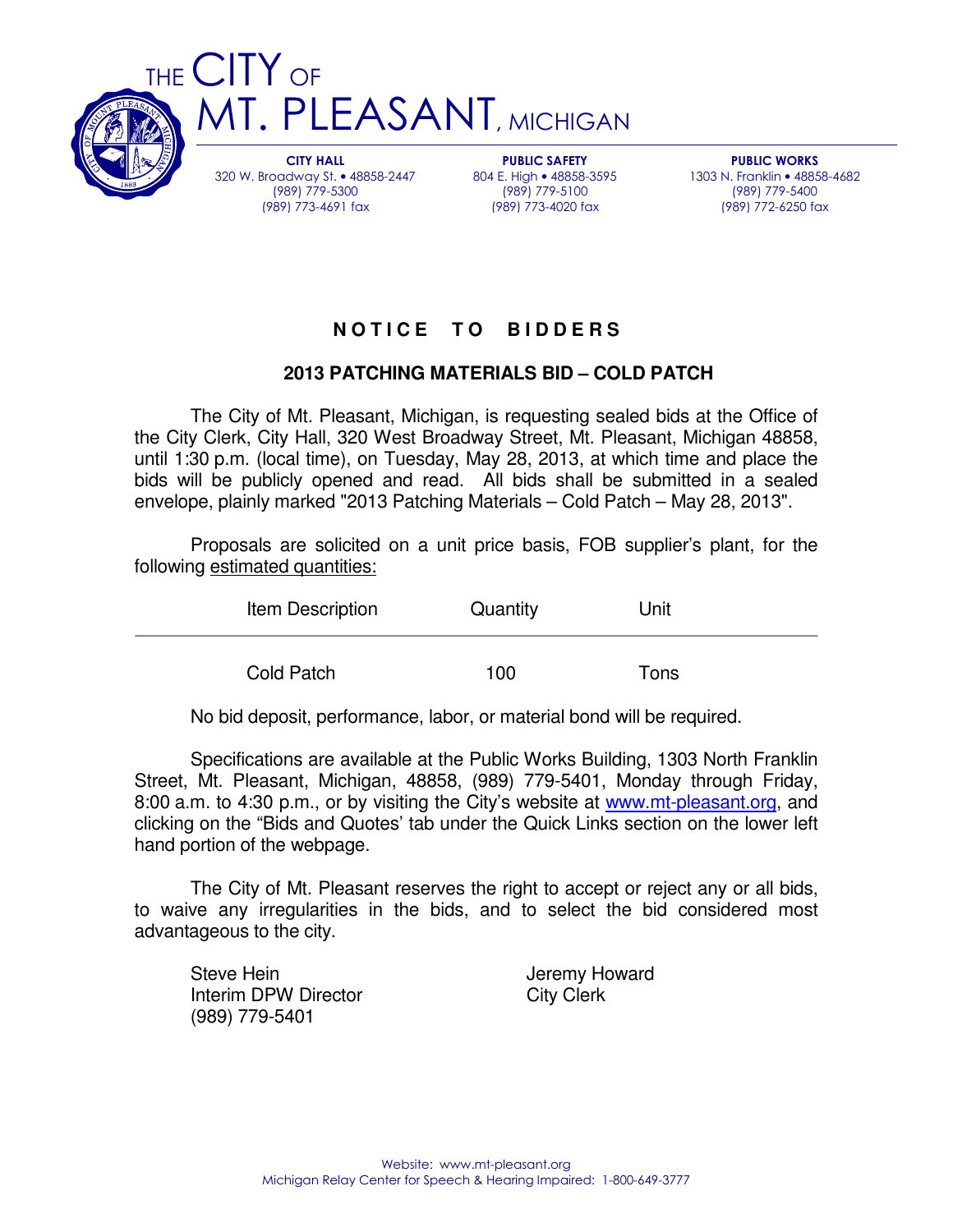#### City of Mt. Pleasant, Michigan **PROPOSAL**  2013 PATCHING MATERIALS BID – COLD PATCH

City Hall City Hall City Hall City Hall City Hall City Hall City Hall City Hall City Hall City Hall City Hall City Hall City Hall City Hall City Hall City Hall City Hall City Hall City Hall City Hall City Hall City Hall Ci 320 West Broadway St. Mt. Pleasant, MI 48858

TO: Office of the City Clerk BID DATE: Tuesday, May 28 2013

In accordance with the specifications and other bid requirements heretofore provided, the undersigned agrees to provide the below listed bid items at the price(s) set forth below. **This is a firm bid for a period of sixty (60) days, for purpose of review and award. Unit prices of successful bidder shall remain firm from June 1, 2013 to February 1, 2014. Additional fuel surcharges or delivery fees will not be accepted. Bid pricing per ton shall be all-inclusive.**

| <b>Item</b>                | Quantity                                                                                                             | <b>Unit</b> | <b>Unit Cost</b>    | <b>Total</b>                                                                                                                                                                                                                                                                                                        |
|----------------------------|----------------------------------------------------------------------------------------------------------------------|-------------|---------------------|---------------------------------------------------------------------------------------------------------------------------------------------------------------------------------------------------------------------------------------------------------------------------------------------------------------------|
| <b>Cold Patch</b>          | 100                                                                                                                  | <b>Tons</b> |                     | $\frac{2}{3}$ $\frac{2}{3}$ $\frac{2}{3}$ $\frac{2}{3}$ $\frac{2}{3}$ $\frac{2}{3}$ $\frac{2}{3}$ $\frac{2}{3}$ $\frac{2}{3}$ $\frac{2}{3}$ $\frac{2}{3}$ $\frac{2}{3}$ $\frac{2}{3}$ $\frac{2}{3}$ $\frac{2}{3}$ $\frac{2}{3}$ $\frac{2}{3}$ $\frac{2}{3}$ $\frac{2}{3}$ $\frac{2}{3}$ $\frac{2}{3}$ $\frac{2}{3}$ |
|                            |                                                                                                                      |             | <b>TOTAL BID \$</b> | (FOB Supplier's Plant)                                                                                                                                                                                                                                                                                              |
|                            | Written                                                                                                              |             |                     | Dollars and 100 Cents                                                                                                                                                                                                                                                                                               |
|                            | Please identify the location of materials being bid:                                                                 |             |                     |                                                                                                                                                                                                                                                                                                                     |
|                            |                                                                                                                      |             |                     |                                                                                                                                                                                                                                                                                                                     |
|                            |                                                                                                                      |             |                     |                                                                                                                                                                                                                                                                                                                     |
| RESPECTFULLY SUBMITTED BY: |                                                                                                                      |             |                     |                                                                                                                                                                                                                                                                                                                     |
|                            |                                                                                                                      |             |                     |                                                                                                                                                                                                                                                                                                                     |
|                            |                                                                                                                      |             |                     |                                                                                                                                                                                                                                                                                                                     |
|                            |                                                                                                                      |             |                     |                                                                                                                                                                                                                                                                                                                     |
|                            |                                                                                                                      |             |                     |                                                                                                                                                                                                                                                                                                                     |
|                            |                                                                                                                      |             |                     |                                                                                                                                                                                                                                                                                                                     |
| Email                      | <u> 1980 - Johann Barn, amerikan bestemannten bestemannten bestemannten bestemannten bestemannten bestemannten b</u> |             |                     |                                                                                                                                                                                                                                                                                                                     |